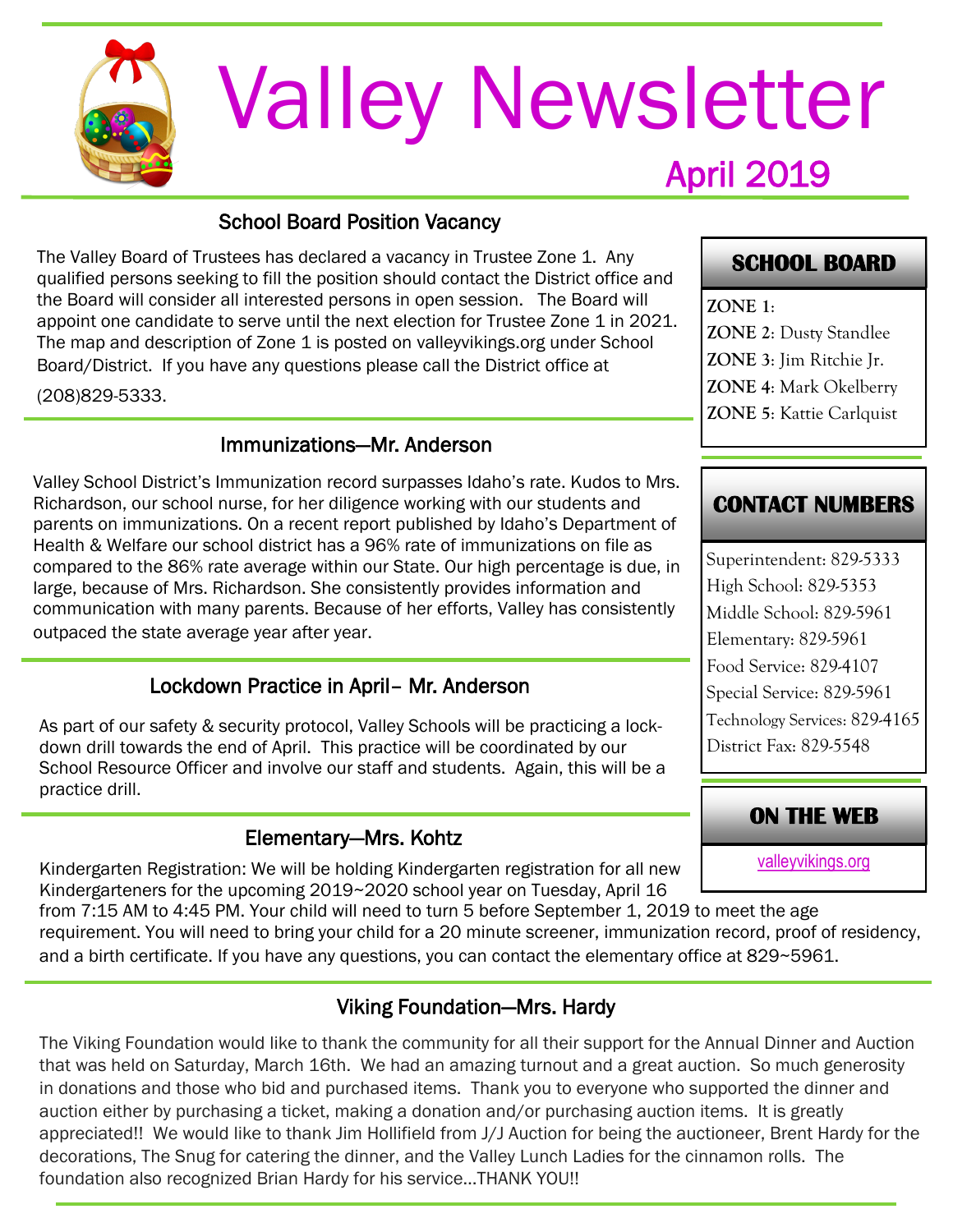# Spring Standardized Assessments—Mrs. Hardy

IRI testing for grades K-3 will be May 1-17.

ISAT testing will be for grades 3-10, April 2 –May 17. A *tentative* schedule is below. SAT for all Juniors will be ALL DAY, beginning at 7:45 on Tuesday, April 9th.

Like always, please make sure your child has good attendance. They need to be at school on time and NOT leave early. Please make sure they are well rested and have good nutritious habits. IF your child will be gone, please notify the office as soon as you know they will be absent. It is difficult for students to stay caught up on assignments. During the testing season, when they are absent it is even more difficult because they need to make up classroom work, as well as any standardized tests they may have missed.

Elementary…only grade level is listed, more information regarding which class that will be tested will be told to students

Middle School…the teacher the student has for that subject will be testing (Mussmann and Ayers will be testing Science, grade 7)

High School…we will be testing both classes together the same day, separate classes except Science where they will be testing during their Biology class.

ELA—English Language Arts, 2 parts, CAT (computer adapted tested), PT (performance task), grades 3-10 Math—Math, 2 parts, CAT (computer adapted tested), PT (performance task), grades 3-10

Science--Grades 5<sup>th</sup>, 7<sup>th</sup>, Science EOC--10<sup>th</sup>, as well as any 11<sup>th</sup> and 12<sup>th</sup> graders who haven't taken Science EOC (required for graduation), 1 part

| Date            | Elementary                                       | Middle School                                                                                          | <b>High School</b>           |
|-----------------|--------------------------------------------------|--------------------------------------------------------------------------------------------------------|------------------------------|
| Wednesday, 4/3  |                                                  | 7th Science Ayers 7:45                                                                                 | 9th ELA CAT 9:45             |
| Thursday, 4/4   | 5 <sup>th</sup> Science                          | 7 <sup>th</sup> Science Mussmann 7:45                                                                  |                              |
| Friday, 4/5     |                                                  |                                                                                                        | 9th ELA PT 9:45              |
| Tuesday, 4/9    | 4 <sup>th</sup> ELA CAT                          | 8th Math CAT Hunter 9:45                                                                               | 11 <sup>th</sup> SAT ALL DAY |
| Wednesday, 4/10 | 5 <sup>th</sup> ELA CAT                          | 6th Math CAT Juker 7:45<br>7 <sup>th</sup> Math CAT Juker 12:00                                        |                              |
| Thursday, 4/11  | 3rd ELA CAT                                      | 6 <sup>th</sup> Math CAT Jarvis 7:45<br>7 <sup>th</sup> Math CAT Jarvis 12:00                          | 10th ELA CAT 9:45            |
| Friday, $4/12$  |                                                  | 8th Math CAT Juker 9:45<br>8 <sup>th</sup> Math CAT Jarvis 9:45                                        |                              |
| Tuesday, 4/16   |                                                  |                                                                                                        | 9th Math CAT 9:45            |
| Wednesday, 4/17 | 4 <sup>th</sup> ELA PT<br>5 <sup>th</sup> ELA PT | 8 <sup>th</sup> Math PT Hunter 9:45<br>7 <sup>th</sup> Math PT Jarvis 12:00<br>6th Math PT Jarvis 1:45 | 10th ELA PT 9:45             |
| Thursday, 4/18  | 5 <sup>th</sup> ELA PT                           | 7th Math PT Juker 12:00<br>6th Math PT Juker 1:45                                                      | 9th Math PT 9:45             |
| Friday, $4/19$  | 3rd ELA PT                                       | 8 <sup>th</sup> Math PT Jarvis 9:45<br>8th Math PT Juker 9:45                                          | 10th Math CAT 9:45           |
| Tuesday, 4/23   |                                                  | 7 <sup>th</sup> ELA CAT Clark 9:45                                                                     |                              |
| Wednesday, 4/24 | 5 <sup>th</sup> Math CAT                         | 7th ELA CAT VanSickle 9:45                                                                             |                              |
| Thursday, 4/25  | 3rd Math CAT                                     | 8th ELA CAT Clark 7:45<br>6th ELA CAT Clark 12:00                                                      | 10th Math PT 9:45            |
| Friday, 4/26    | 4 <sup>th</sup> Math CAT                         | 8th ELA CAT VanSickle 7:45<br>6th ELA CAT VanSickle 12:00                                              |                              |
| Tuesday, 4/30   | 4th/5th Math PT                                  | 7th ELA PT Clark 9:45                                                                                  |                              |
| Wednesday, 5/1  | 3rd Math PT<br>4 <sup>th</sup> Math PT           | 7th ELA PT VanSickle 9:45<br>6th ELA PT Clark 12:00                                                    | Science EOC                  |
| Thursday, 5/2   |                                                  | 8 <sup>th</sup> ELA PT Clark 7:45                                                                      | Science EOC                  |
| Friday, 5/3     |                                                  | 8 <sup>th</sup> ELA PT VanSickle 7:45<br>6th ELA PT VanSickle 12:00                                    | <b>Valley New</b>            |

#### TENTATIVE, subject to change

valley Newsletter